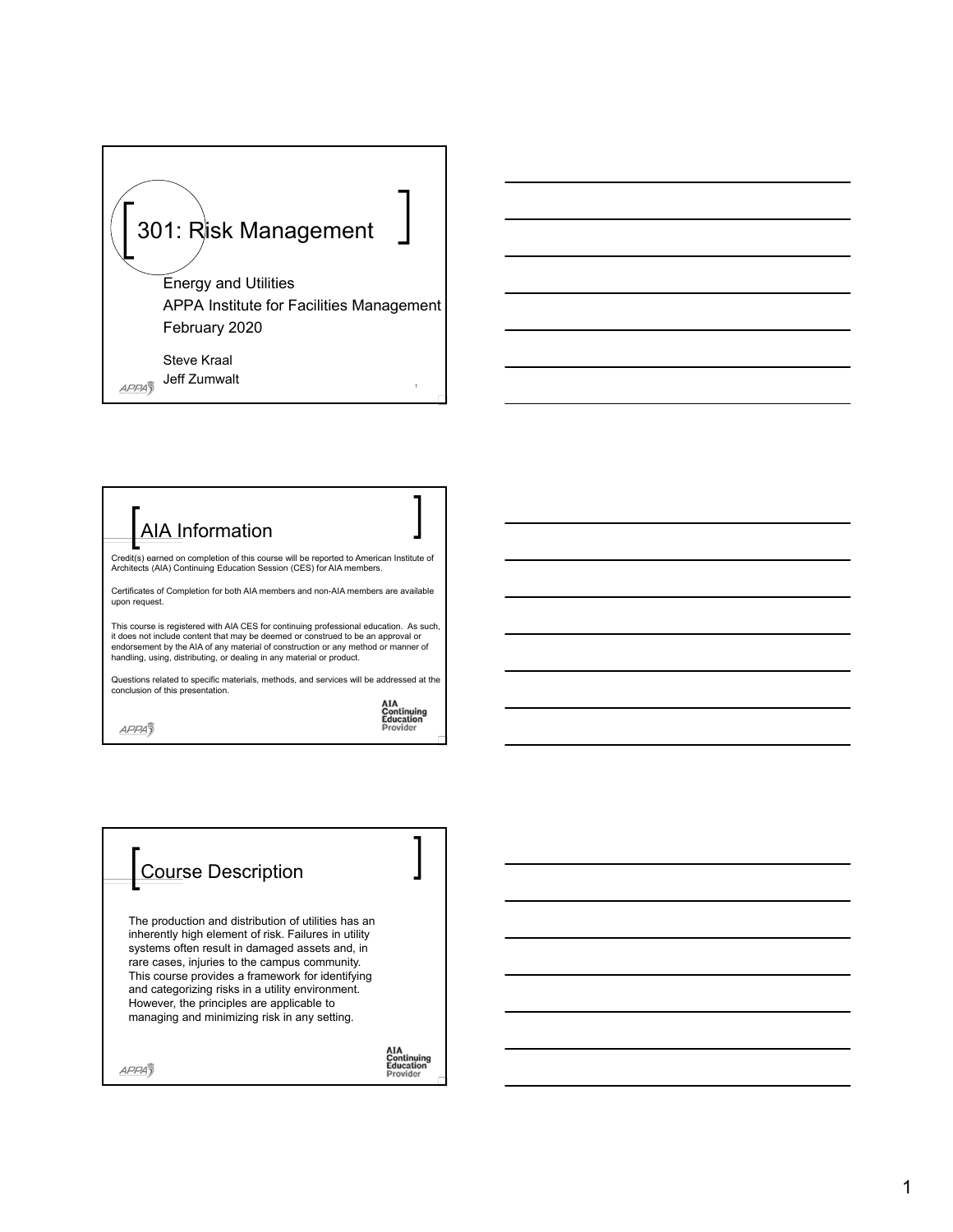



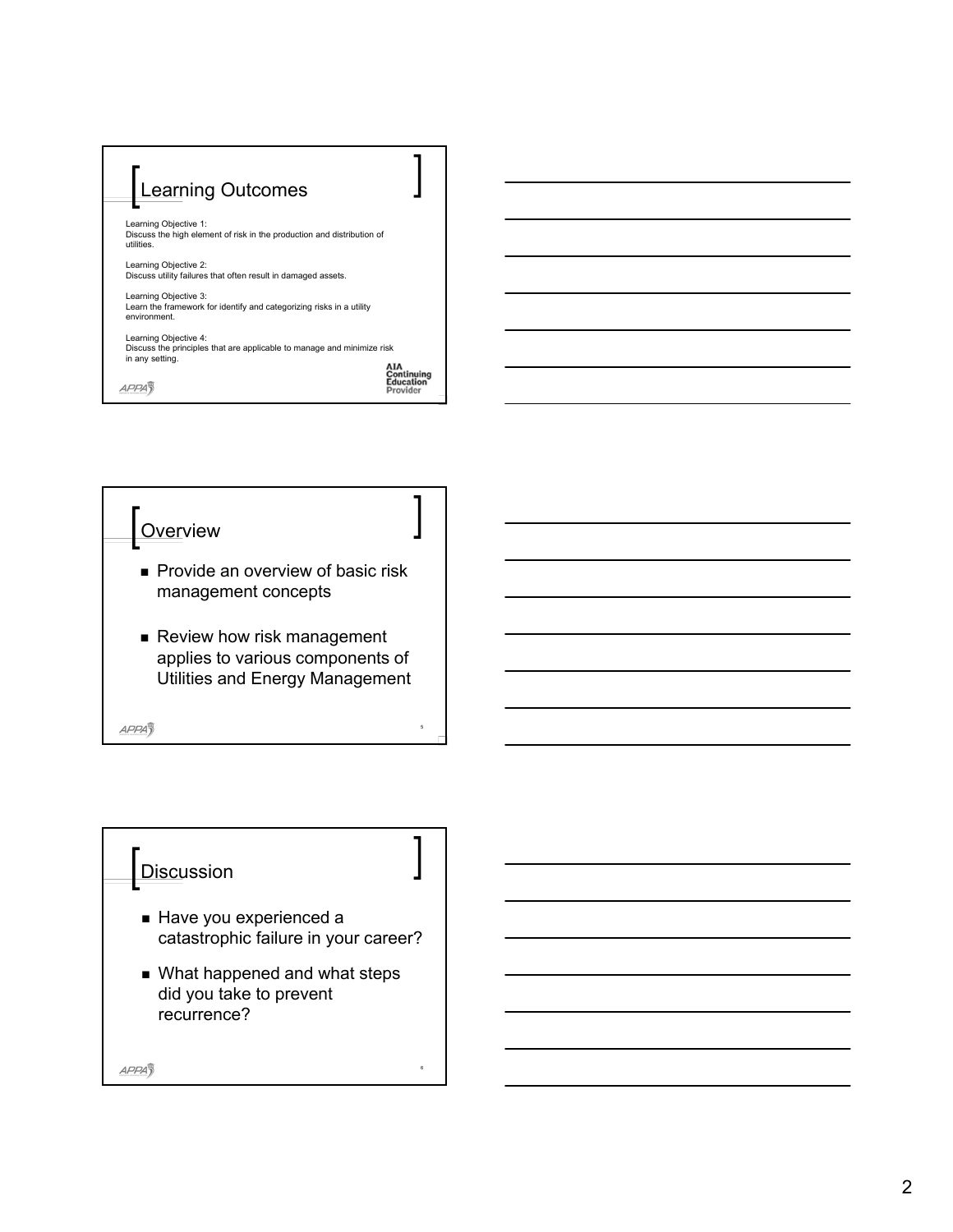

7

**APPA** 



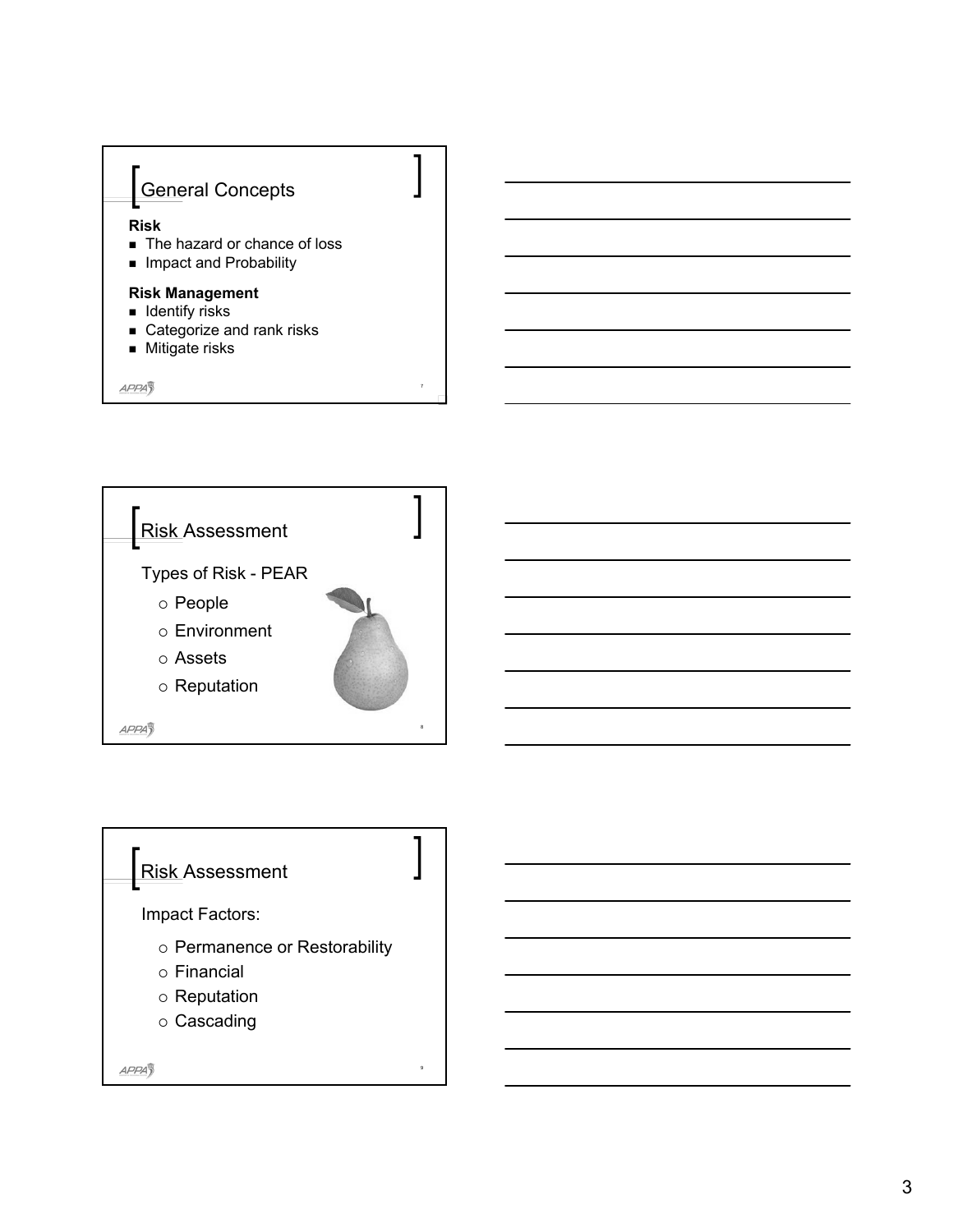



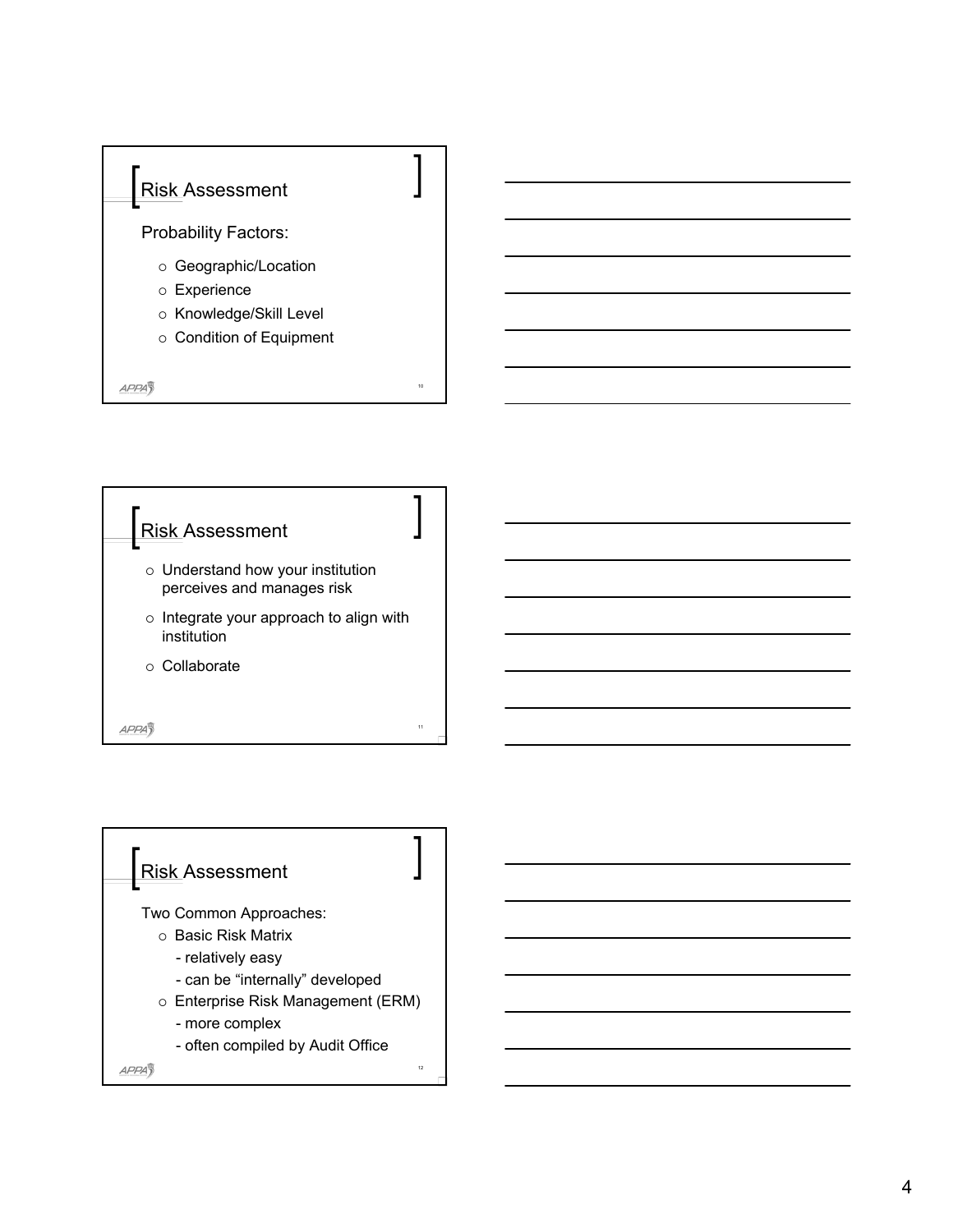









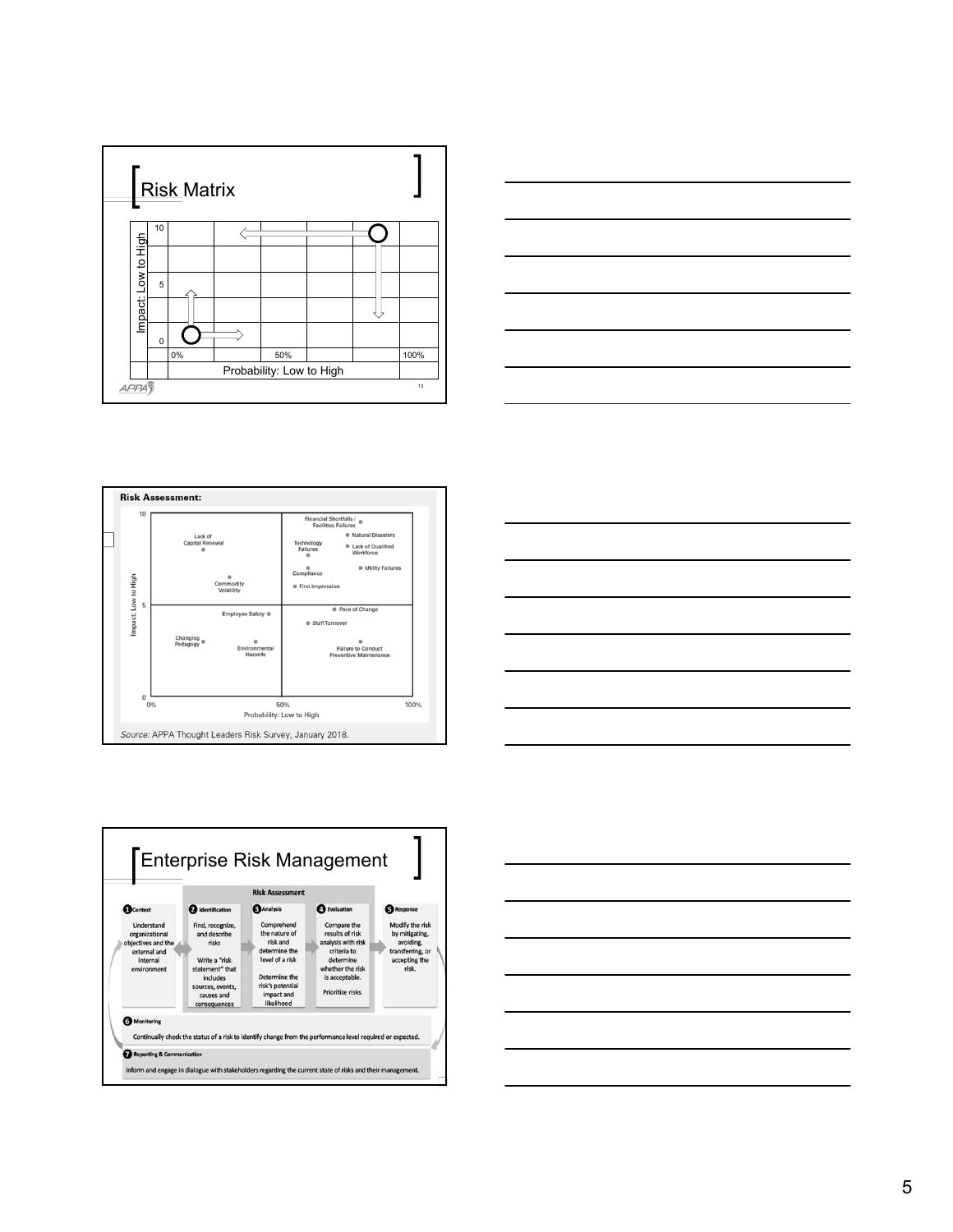



| <b>American Society of Civil</b><br>Engineers (ASCE) |      |                         |    |  |  |
|------------------------------------------------------|------|-------------------------|----|--|--|
| Report Card on America's Infrastructure = $D+$       |      |                         |    |  |  |
| Energy                                               | D+   | Schools                 | D  |  |  |
| Parks & Rec                                          | C-   | Transit                 | D  |  |  |
| Roads                                                | D-   | Rail                    | C+ |  |  |
| Ports                                                | С    | <b>Inland Waterways</b> | D- |  |  |
| <b>Bridges</b>                                       | $C+$ | Aviation                | D  |  |  |
| Waste Water                                          | D    | Solid Waste             | B- |  |  |
| Levees                                               | D-   | Hazardous Waste         | D  |  |  |
| Drinking Water                                       | D    | Dams                    | D  |  |  |

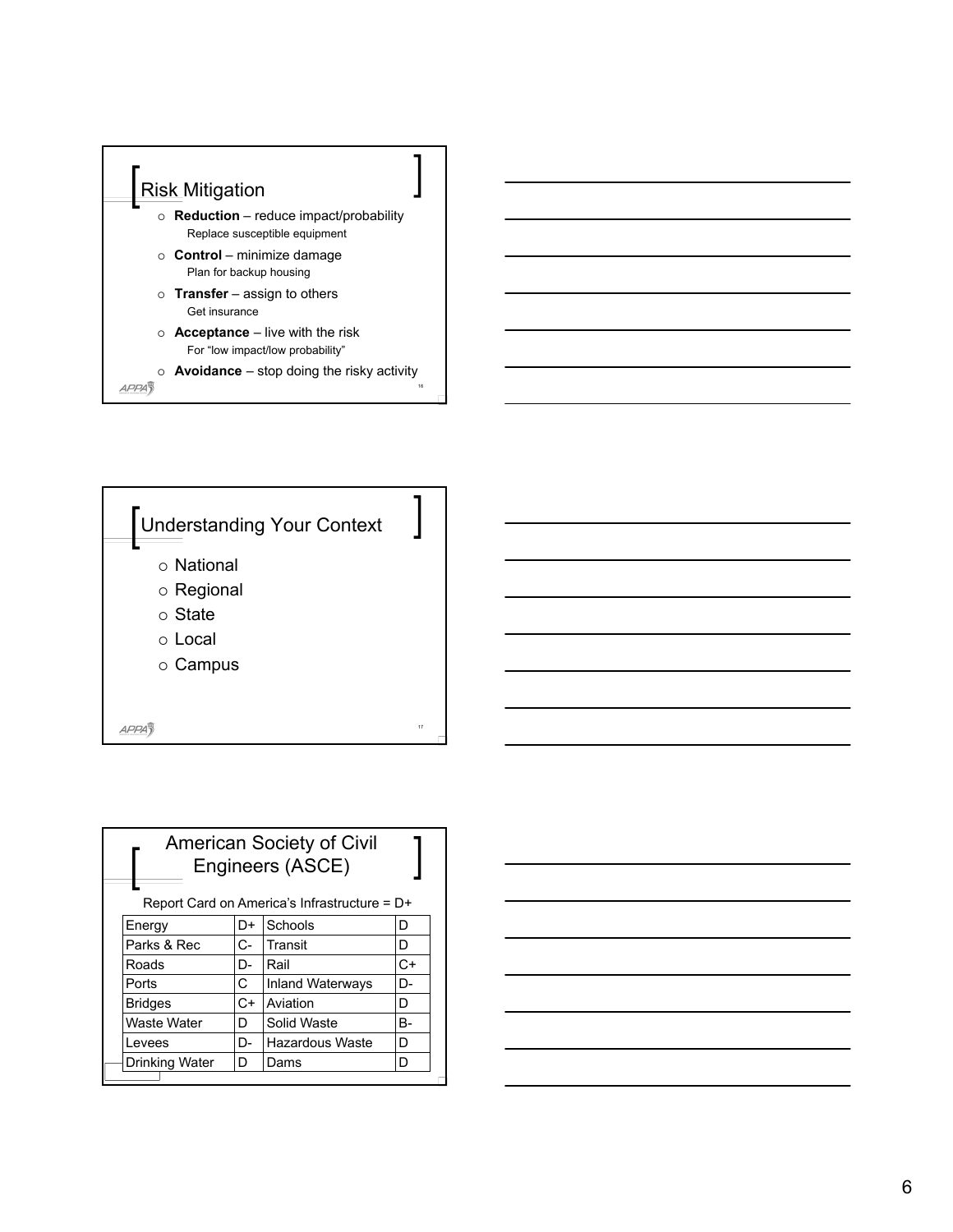



| <b>ASCE Report on Infrastructure</b><br>by State |                   |  |               |      |    |  |  |
|--------------------------------------------------|-------------------|--|---------------|------|----|--|--|
|                                                  | National TX PA FI |  |               |      |    |  |  |
| Overall                                          | D+                |  | $C$ $C$ - $C$ |      |    |  |  |
| Energy                                           | D+                |  | B+ C          | $C+$ |    |  |  |
| <b>Drinking Water</b>                            | D                 |  | $D - D$ $C +$ |      |    |  |  |
| Wastewater                                       | D.                |  | $C - D - C$   |      |    |  |  |
|                                                  |                   |  |               |      |    |  |  |
|                                                  |                   |  |               |      |    |  |  |
|                                                  |                   |  |               |      | 20 |  |  |



Risk Management – Desired **Outcomes** 

- **Reliable** rarely fails
- **Redundant** backup options
- **Resilient** recover quickly/seamlessly

21

**Efficient** – minimize waste

APPA3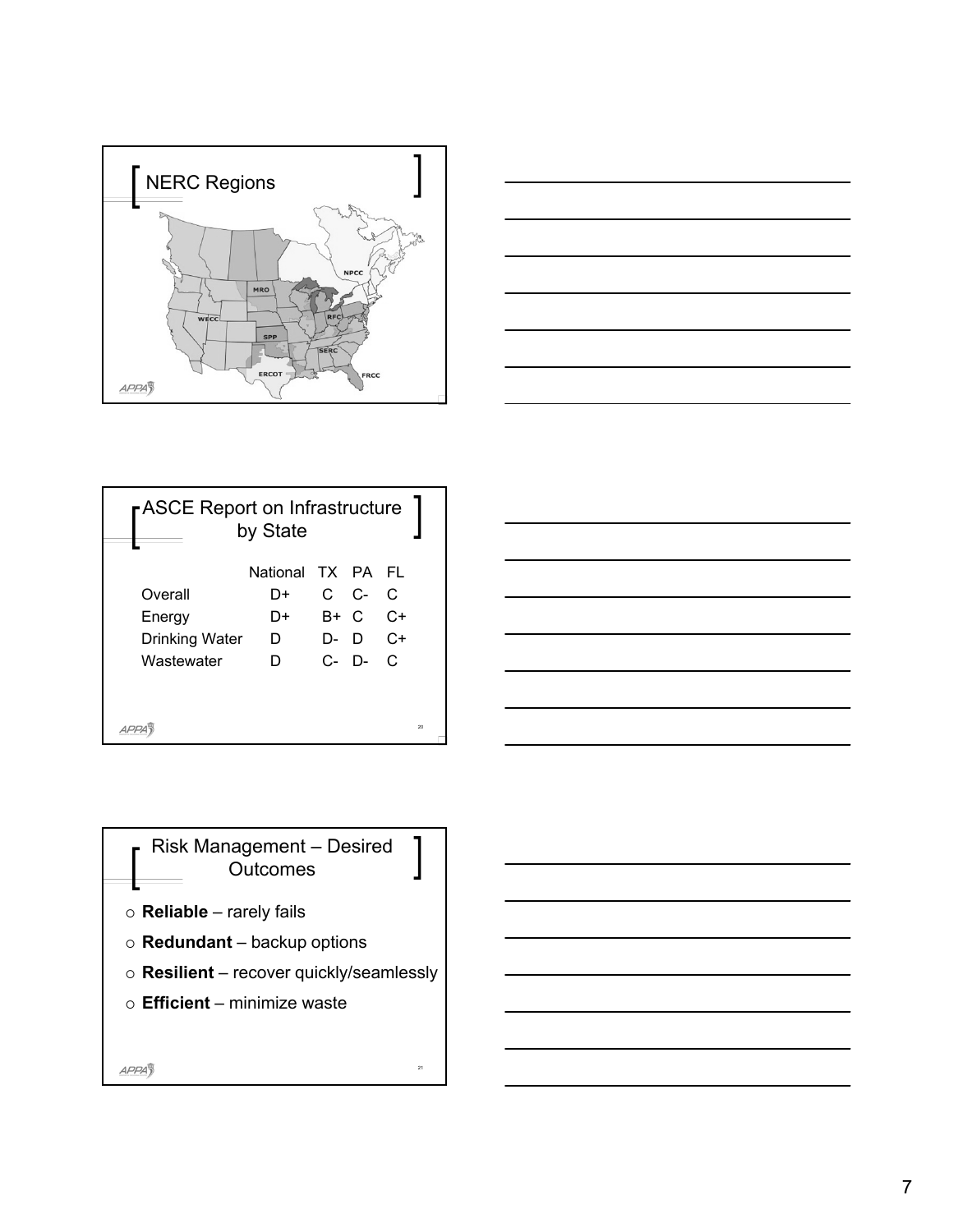



## Managing Risk

- 1. Identify your most critical processes
- 2. Determine failure modes
- 3. Use risk matrix to prioritize
- 4. Develop solutions for high risks
- 5. Mitigate high risks if possible
- 6. Communicate high risks that can't be mitigated

24